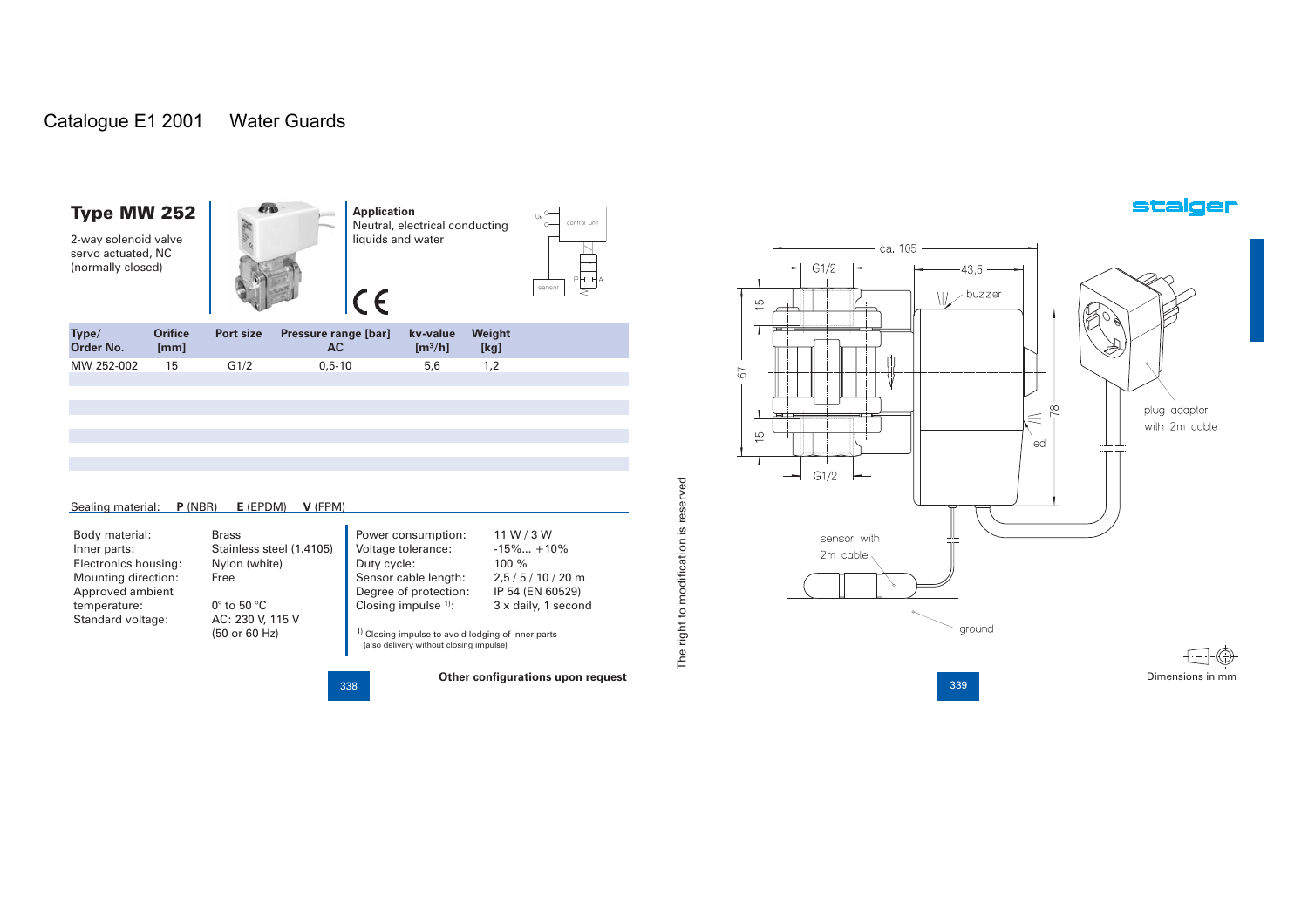#### **TECHNICAL DATA**

| <b>Electrical connections:</b>                        |                             |                                              | Schuko adapter plug    |                                                    |                                    |                       |               |  |
|-------------------------------------------------------|-----------------------------|----------------------------------------------|------------------------|----------------------------------------------------|------------------------------------|-----------------------|---------------|--|
| <b>Operating voltage:</b>                             |                             |                                              |                        | AC 230 V/50 Hz                                     |                                    |                       |               |  |
| <b>Power consumption:</b>                             |                             |                                              |                        | 3 W                                                |                                    |                       |               |  |
| Max. power consumption                                |                             |                                              |                        | 11 W                                               |                                    |                       |               |  |
| Autom. closing impulse:                               |                             |                                              |                        | 3 x 1 sec daily                                    |                                    |                       |               |  |
| <b>Protection class according</b><br>to DIN EN 60529: |                             |                                              |                        | <b>IP 54</b>                                       |                                    |                       |               |  |
| <b>Nominal pressure:</b>                              |                             |                                              | 0.5 to 10 bar          |                                                    |                                    |                       |               |  |
| Media:                                                |                             |                                              |                        | water; neutral, electrically<br>conducting liquids |                                    |                       |               |  |
| <b>Ambient temperature:</b>                           |                             |                                              | $0 °C$ to +50 $°C$     |                                                    |                                    |                       |               |  |
| <b>Medium temperature:</b>                            |                             |                                              | $0 °C$ to +50 $°C$     |                                                    |                                    |                       |               |  |
|                                                       |                             |                                              |                        |                                                    |                                    |                       |               |  |
| <b>Housing material:</b>                              |                             |                                              | brass, polyamide       |                                                    |                                    |                       |               |  |
| Internal parts:                                       |                             |                                              | brass, stainless steel |                                                    |                                    |                       |               |  |
| Type<br><b>MW</b>                                     | Nominal<br>diameter<br>[mm] | Flow<br>coefficient<br>$\lceil m^3/h \rceil$ | Connection<br>[G]      |                                                    | Installation<br>length (L)<br>[mm] | Height<br>(H)<br>[mm] | Width<br>[mm] |  |
| 252-002                                               | 15                          | 5,6                                          | G1/2                   |                                                    | 67                                 | 108                   | 43            |  |
| 262-003                                               | 20                          | 7,6                                          | G <sub>3/4</sub>       |                                                    | 80                                 | 108                   | 43            |  |
| 272-002                                               | 25                          | 16,8                                         | G1                     |                                                    | 94                                 | 124                   | 59            |  |

202-001 32 21,0 G1 1/4 112 124 59 202-002 | 40 | 29,5 | G1 1/2 | 132 | 151 | 87 202-003 | 50 | 35,0 | G2 | 160 | 151 | 87

#### **MAINTENANCE AND TROUBLESHOOTING**

#### **Maintenance**



#### **Water damage due to lack of maintenance!**

- Regular checks of the protective function
	- Water hardness < 12 °dH: every six months
- Water hardness ≥ 12 °dH: every four weeks

#### Procedure:

**1.** Immersion of the sensor in water

- The valve must close
- The signal buzzer must give the alarm
- **2.** The alarm can be reset by briefly disconnecting the mains connection and drying off the sensor.

#### **Troubleshooting**

In case of failures, check

- the power supply
- the operating pressure
- $\bullet$  the line connections and the flow direction

Should the valve still not function properly, please contact Staiger GmbH & Co. KG.

#### **TRANSPORT AND DISPOSAL**

#### **Damages in transit!**

Inadequately protected devices can be damaged during transportation.

• Transport the device protected against moisture and dirt and in shockproof packaging.

#### **Environmental damages due to device parts**

- Dispose of the device in an environmentally friendly manner.
- Comply with applicable disposal and environmental regulations.

# staiger



### **Instructions for use of the Water Guard**

**MW 252-002, MW 262-003, MW 272-002, MW 202-001, MW 202-002, MW 202-003**

**Staiger GmbH & Co. KG**

Johannes-Bieg-Straße 8, D-74391 Erligheim Phone: +49 (0) 7143 2707-0, Fax: +49 (0) 7143 2707-88 sales@staiger.de **www.staiger.de**